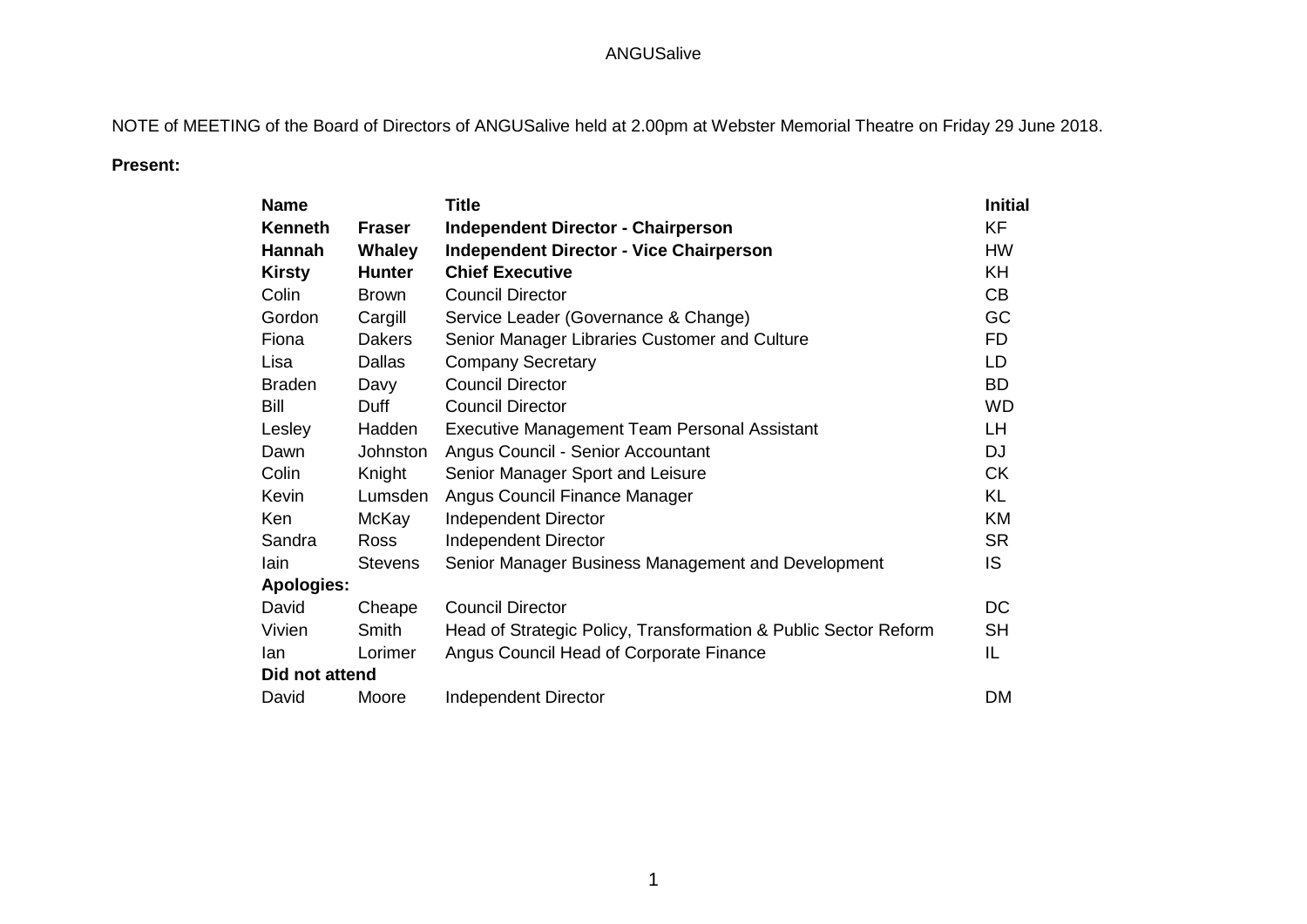| Item No | <b>Note</b>                                                                                                                                                                                                                                                                                                                                                                                                                                                                                                                                                                                                                                                                            |
|---------|----------------------------------------------------------------------------------------------------------------------------------------------------------------------------------------------------------------------------------------------------------------------------------------------------------------------------------------------------------------------------------------------------------------------------------------------------------------------------------------------------------------------------------------------------------------------------------------------------------------------------------------------------------------------------------------|
| 1.      | <b>Welcome &amp; Apologies</b>                                                                                                                                                                                                                                                                                                                                                                                                                                                                                                                                                                                                                                                         |
|         | KF welcomed everyone to the meeting and acknowledged receipt of letter of resignation from SR on Friday 22 June<br>2018 and shared with the Board on Friday 29 June 2018. KF extended a thank you to SR for her contribution to the<br>ANGUSalive Board and wished her the very best for her new position.                                                                                                                                                                                                                                                                                                                                                                             |
|         | SR thanked the Board and the executive team for the support, learning and personal development during her time as<br>a Board member and highlighted it was a pleasure to be involved with such a motivated and engaged group of<br>people. As a Board and management team people work together and respect each other's viewpoints, experience<br>and skills maintaining a friendly and professional approach, with the delivery of the aims of ANGUS alive at the heart<br>of what they are doing. SR confirmed she enjoyed her time and can see the strong direction and sense of purpose<br>the Board and management team has in leading ANGUSalive to be a sector leading company. |
|         | KF welcome Lisa Dallas to the ANGUSalive Board in her position of Company Secretary.                                                                                                                                                                                                                                                                                                                                                                                                                                                                                                                                                                                                   |
|         | Apologies: David Cheape, Vivien Smith and Ian Lorimer,<br>Did not attend: David Moore                                                                                                                                                                                                                                                                                                                                                                                                                                                                                                                                                                                                  |
| 2.      | <b>Declarations of Interest</b>                                                                                                                                                                                                                                                                                                                                                                                                                                                                                                                                                                                                                                                        |
|         | Directors were asked to consider whether they had any declarations of interest in relation to any item on the agenda<br>for the meeting. No declarations were made.                                                                                                                                                                                                                                                                                                                                                                                                                                                                                                                    |
| 3.      | Minutes of Meeting on Friday 27 April 2018                                                                                                                                                                                                                                                                                                                                                                                                                                                                                                                                                                                                                                             |
|         | The Directors approved the minutes of the above meeting.                                                                                                                                                                                                                                                                                                                                                                                                                                                                                                                                                                                                                               |
|         | Proposed as accurate by WD and seconded by HW                                                                                                                                                                                                                                                                                                                                                                                                                                                                                                                                                                                                                                          |
|         |                                                                                                                                                                                                                                                                                                                                                                                                                                                                                                                                                                                                                                                                                        |
|         |                                                                                                                                                                                                                                                                                                                                                                                                                                                                                                                                                                                                                                                                                        |
|         |                                                                                                                                                                                                                                                                                                                                                                                                                                                                                                                                                                                                                                                                                        |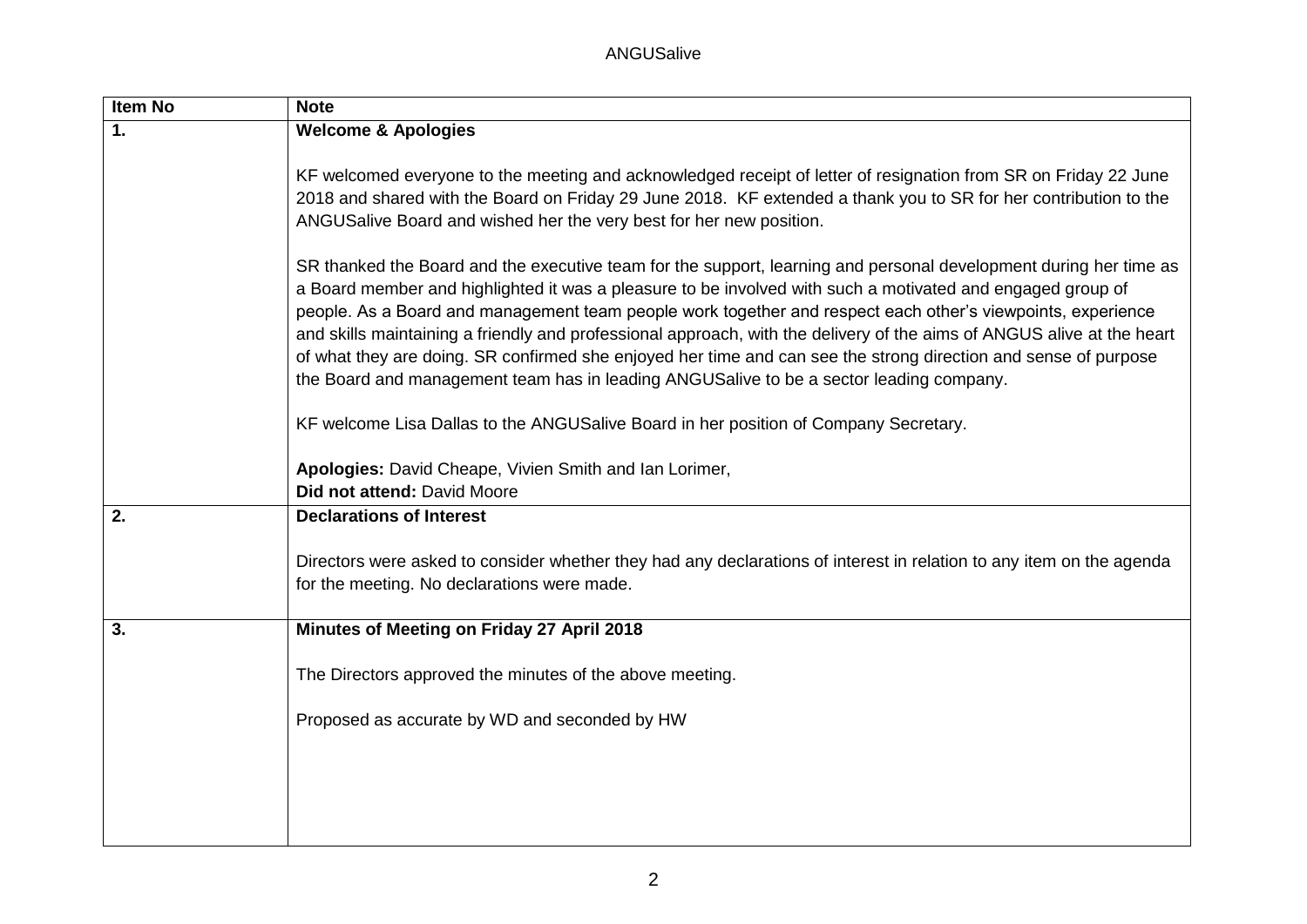| $\overline{4}$ . | Matters arising from the Minute of Meeting on Friday 27 April 2018                                                                                                                                                                                                                                                                                                                                                                                                                                                                                                                                                                                                                                                                 |
|------------------|------------------------------------------------------------------------------------------------------------------------------------------------------------------------------------------------------------------------------------------------------------------------------------------------------------------------------------------------------------------------------------------------------------------------------------------------------------------------------------------------------------------------------------------------------------------------------------------------------------------------------------------------------------------------------------------------------------------------------------|
|                  | <b>Gender Pay Gap Report</b><br>KH advised of a number of challenges with the report produced by Angus Council for ANGUSalive and on further<br>examination it was also discovered the information provided in the initial document would not enable ANGUSalive to<br>comply with the gender pay gap reporting requirements because the document was a Mainstreaming Report.<br>Further details can be found at item 6                                                                                                                                                                                                                                                                                                             |
|                  | <b>William Lamb</b><br>KH provided an update on discussions held with Angus Council on the William Lamb Studio (WLS) and confirmed<br>ANGUSalive will continue to be responsible for the care of collection as custodians of the Angus Council collection<br>on behalf of the people of Angus. A key to WLS will be retained by ANGUSalive to support care of the collection.                                                                                                                                                                                                                                                                                                                                                      |
|                  | ANGUSalive committed to provide training to volunteers from Friends of William Lamb Studio (FOWLS) on a train the<br>trainer basis to enable them to open the WLS to visitors as independent key holders.                                                                                                                                                                                                                                                                                                                                                                                                                                                                                                                          |
|                  | Membership of the VisitScotland Quality Assurance Scheme has been paid for 2018, although we will have to notify<br>them of changes to the management of the museum.                                                                                                                                                                                                                                                                                                                                                                                                                                                                                                                                                               |
|                  | ANGUSalive have also notified Museums Galleries Scotland of the change in management and withdrawn WLS from<br>our museum accreditation return. It retains "provisional" status for now, while future management of the WLS is<br>arranged.                                                                                                                                                                                                                                                                                                                                                                                                                                                                                        |
| 5.               | <b>Chief Executive Update</b>                                                                                                                                                                                                                                                                                                                                                                                                                                                                                                                                                                                                                                                                                                      |
|                  | <b>William Wallace House</b><br>KH confirmed the new ANGUSalive Head Office is located at William Wallace House as of 28 June 2018.                                                                                                                                                                                                                                                                                                                                                                                                                                                                                                                                                                                                |
|                  | <b>Gold Rush</b><br>For 1 day only customers were able to join our GOLD RUSH promotion. On Summer Solstice, Thursday 21 June,<br>customers were able to join our bACTIVE membership scheme or upgrade their existing membership and get 50% off the<br>first 3 months! Customers were asked to visit any ANGUSalive sports centre during opening hours on Thursday 21 June<br>to be part of the Gold Rush offer. Membership allowed use of all ANGUSalive Sports facilities across Angus. CK advised<br>the summer promotion was very successful resulting in 542 sales. CK highlighted work will now continue on<br>retention of these memberships. All service areas were involved in promoting the Gold Rush to local visitors. |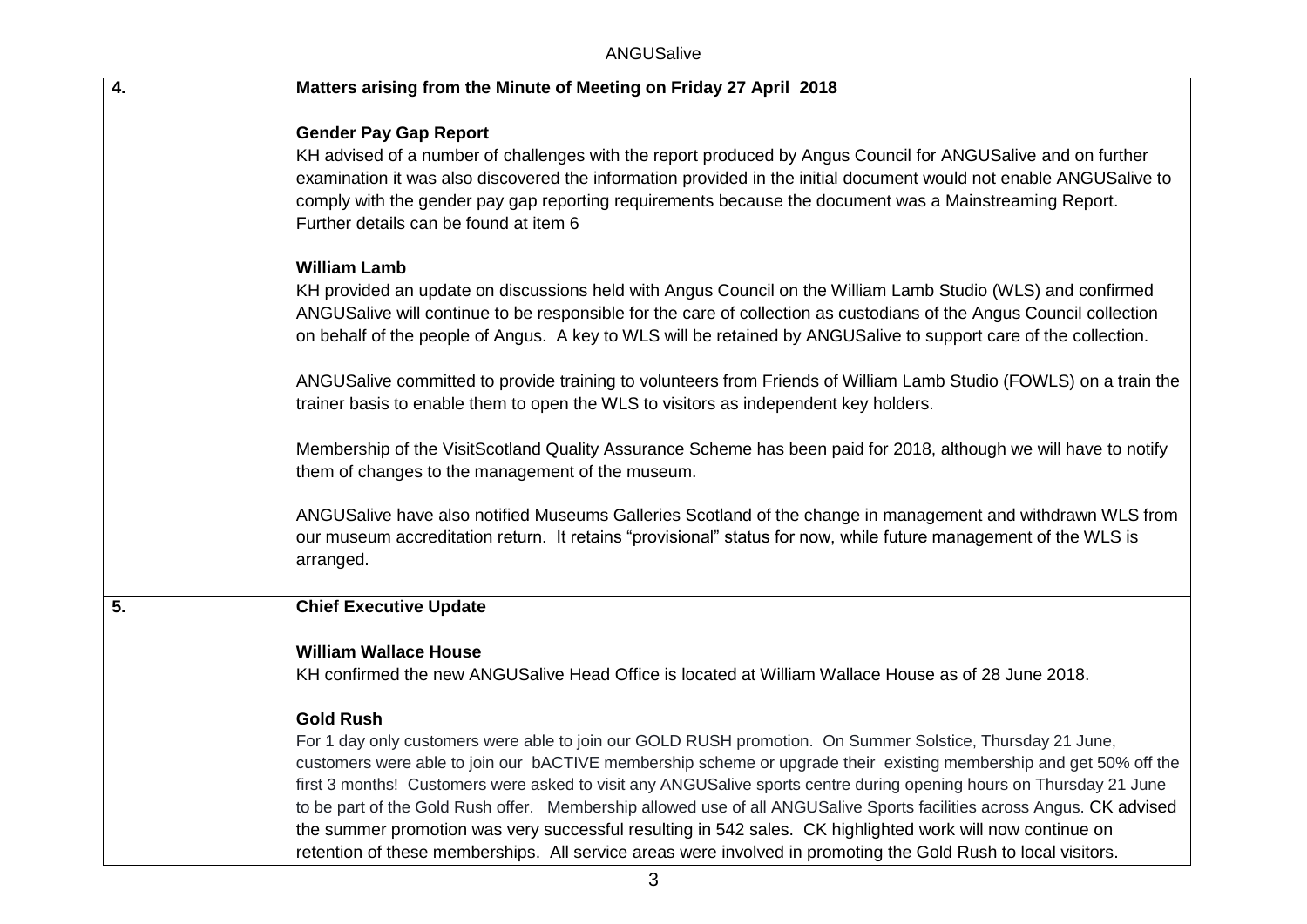WB advised a 5% increase on memberships in one day demonstrated a fantastic effort by all of the team across our facilities and particularly in Sports Centres.

### **Bike racks**

 A funding initiative with Angus Council and Transport for Scotland was agreed to enable the installation of bike racks at a number of ANGUSalive venues. All ANGUSalive locations now have bike racks to promote active travel.

 To highlight this initiative, a special promotion is running from 29 June – 13 August. Any customer who cycles to one of our swimming pools, takes a selfie at the bike racks and shows reception will receive 50% off a swim.

### **Angus Glens Walking Festival**

 The AGWF has evolved over the past three years and will continue to build on what's working. The event this year had a 94% uptake of walk places which is a tremendous outcome for everyone involved in putting on this festival.

 KH highlighted to host an event of this scale and complexity requires the involvement and commitment from a lot of different people from across our teams as well as our partners to ensure all aspects of the festival go smoothly. A significant amount of work goes into pulling together the programme, promoting it to customers, selling tickets, arranging all the logistics, managing Base Camp, running the Valley Support Team and leading the walks over the four days. Members of the team from across all of our Service Areas contributed to its success.

### **Volunteer Launch**

 A series of very successful events were held across Angus in partnership with Voluntary Action Angus (VAA) as part of Volunteers' Week, 1-7 June. The Volunteers' Roadshow highlighted the opportunities there are for people interested in getting involved in volunteering with ANGUSalive. Over 100 people attended to find out more and a number have now been in contact to sign up for the available opportunities.

 To launch the roadshow volunteers with ANGUSalive were invited to a special celebration at Signal Tower Museum and over 80 certificates were handed out across the roadshow events to recognise our volunteers' vital contributions.

### **RSW Summer Exhibition**

 The Royal Scottish Society of Painters in Watercolour (RSW) 7th Open Summer Exhibition opened at The Meffan Museum & Art Gallery on Saturday 19 May 2018 2pm-4pm. The exhibition showcased new works by some of Scotland's leading artists alongside talented young artists from across the country. Thanks to Bill Duff for opening the exhibition as a Director as this was much appreciated by the team.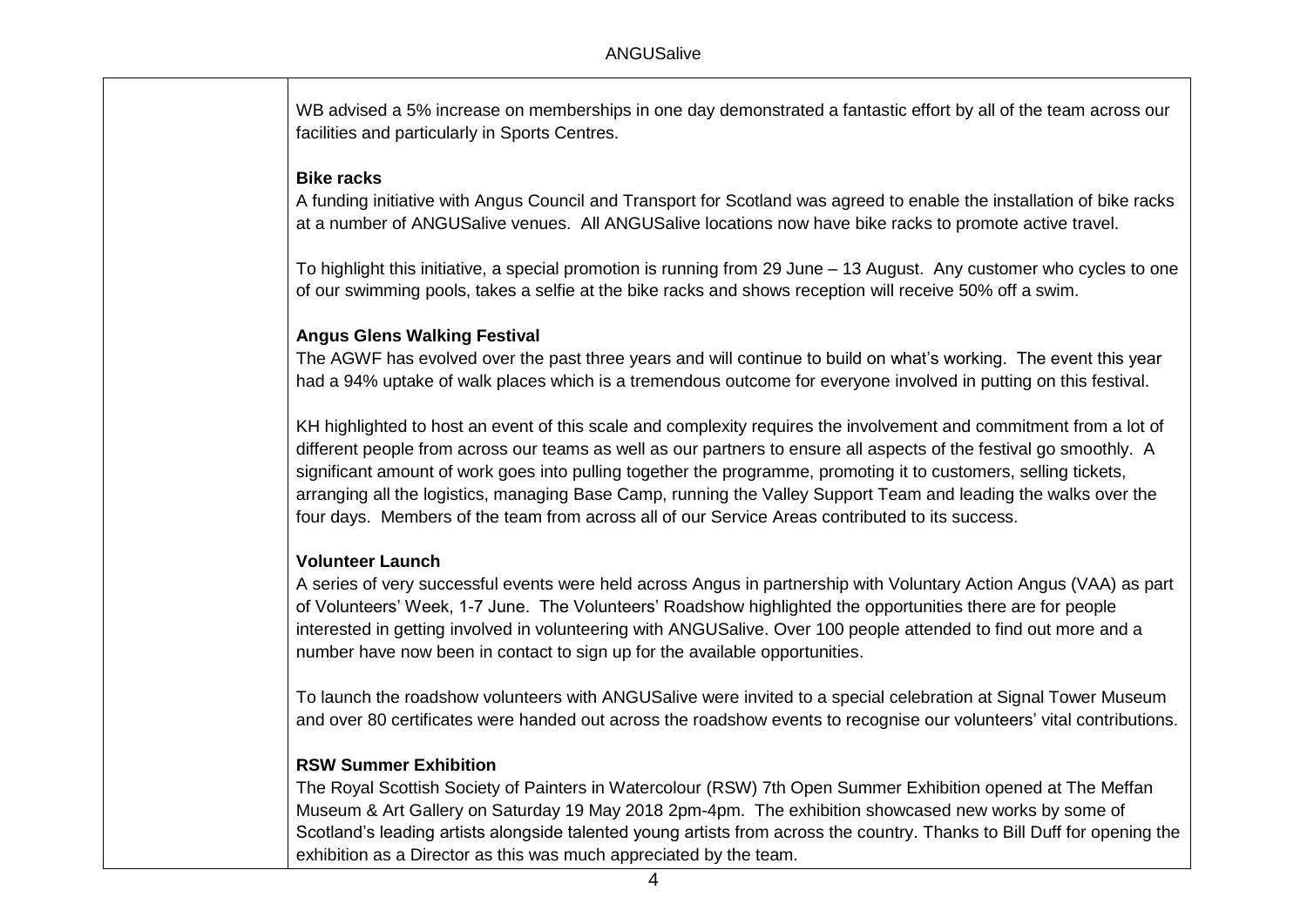# **V&A Visit**

 KH advised she attended a session hosted by Leisure and Culture Dundee along with colleagues from Culture Perth & Kinross, Fife Cultural Trust and the V&A. Opportunities for collaboration and development linked to the opening of the V&A later this year, as well as the current disconnect in communications, was discussed followed by a tour of the V&A. A number of challenges were highlighted, particularly the lack of engagement of Trusts, as major cultural providers in the area, by Local Authority economic development teams across 'Tay Country'. KH has spoken to Alison Smith (Angus Council) to arrange a session to agree steps to address this issue.

## **Arbroath Signal Tower Museum: successful MGS bid**

 KH confirmed a bid to Museums Galleries Scotland (MGS) as part of a funding package for development of the STM was successful and noted this is highly confidential until announced by MGS. This sits alongside the successful bid to Arbroath Common Good. Bids have also been submitted to NESFLAG and Foyle Foundation, and we are currently waiting of the outcome of these.

# **NDR**

 A letter has been sent to all Local Authority Directors of Finance by a Scottish Government Finance Policy Officer and copied to COSLA requesting information to establish a baseline for NDR charity relief as at 28 November 2017.

 ANGUSalive are now liaising closely with Angus Council to ensure an accurate submission is made to Scottish Government by the **25 July 2018 deadline**.

### **Future Vision – ARHC**

 Our vision is to create a single Angus Heritage Research Centre (AHRC). A fit-for-purpose facility to securely house Angus Council's museum, galleries, archive and local history collections which are cared for by ANGUSalive that also incorporates research, learning and visitor access facilities.

 The AHRC will be the place where Angus residents and visitors to Angus can connect with our rich and unique heritage through inspirational learning and access experiences.

 Incorporation of a complementary public facility, e.g. visitor attraction, country park and library and/or museum for the locality will also be targeted.

Directors requested a business case outlining exactly how ANGUSalive proposes to progress this capital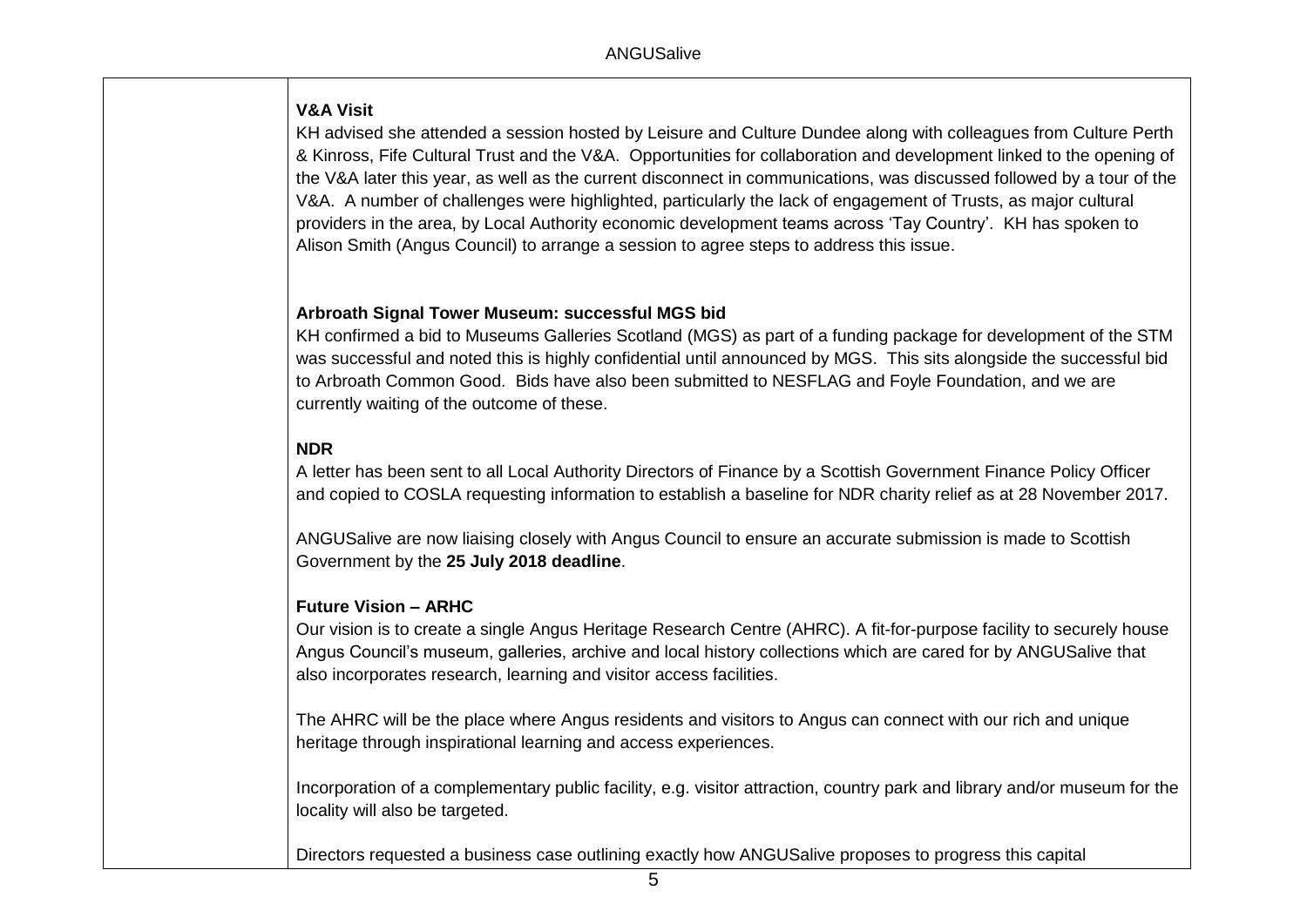ANGUSalive

|    | development and the resource required for the work.                                                                                                                                                                                                                                                                                                        |
|----|------------------------------------------------------------------------------------------------------------------------------------------------------------------------------------------------------------------------------------------------------------------------------------------------------------------------------------------------------------|
|    | <b>Montrose Library Opening</b>                                                                                                                                                                                                                                                                                                                            |
|    | KH confirmed work is on target for a 20 July 2018 handover from the contractor for the fit-out of the refurbished                                                                                                                                                                                                                                          |
|    | building. ANGUSalive will move back into the library from w/b 13 August 2018, over two (2) weeks. The library will<br>re-open to the public Monday 27 August 2018 for a week of celebrations with the official opening provisionally                                                                                                                       |
|    | scheduled to be held Saturday 1 September 2018.                                                                                                                                                                                                                                                                                                            |
|    |                                                                                                                                                                                                                                                                                                                                                            |
|    | The library will be closed for two (2) weeks and the ACCESS Office will close for one (1) day only to allow transfer of<br>equipment.                                                                                                                                                                                                                      |
| 6. | 16_18_Organisational Review Update: Critical Pathway                                                                                                                                                                                                                                                                                                       |
|    | IS provided the Board with a progress report of the organisational review informing the Board of the actions                                                                                                                                                                                                                                               |
|    | undertaken. This phase of the review is progressing well and targeted to be completed by late 2018.                                                                                                                                                                                                                                                        |
|    | Directors requested a comprehensive implementation timeline and a detailed progress report be presented to Board                                                                                                                                                                                                                                           |
|    | at the September Strategic Development Session                                                                                                                                                                                                                                                                                                             |
|    |                                                                                                                                                                                                                                                                                                                                                            |
| 7. | 17_18_ANGUSalive Gender Pay Gap Report                                                                                                                                                                                                                                                                                                                     |
|    | KH advised at a meeting in October 2017 it was agreed with Angus Council HR Support Service a report would be<br>compiled and the information reported on behalf of ANGUSalive as an independent organisation. KH confirmed<br>ANGUSalive were advised on 5 April 2018 the gender pay gap reporting had not been created for the 4 April 2018<br>deadline. |
|    | KH advised on further examination it was also discovered the information provided in the initial document would not<br>enable ANGUSalive to comply with the gender pay gap reporting requirements because the document was a<br>Mainstreaming Report.                                                                                                      |
|    | KH confirmed consultation with the Equality and Human Rights Commission (EHRC) revealed a lack of clarity about<br>whether Trusts were required to report on their Gender Pay Gap. It was concluded Trusts were in scope and an<br>extension to Friday 06 July 2018 was subsequently agreed with the EHRC.                                                 |
|    | A letter to Angus Council expressing the Board's disappointment in missing this important Gender Pay Gap reporting                                                                                                                                                                                                                                         |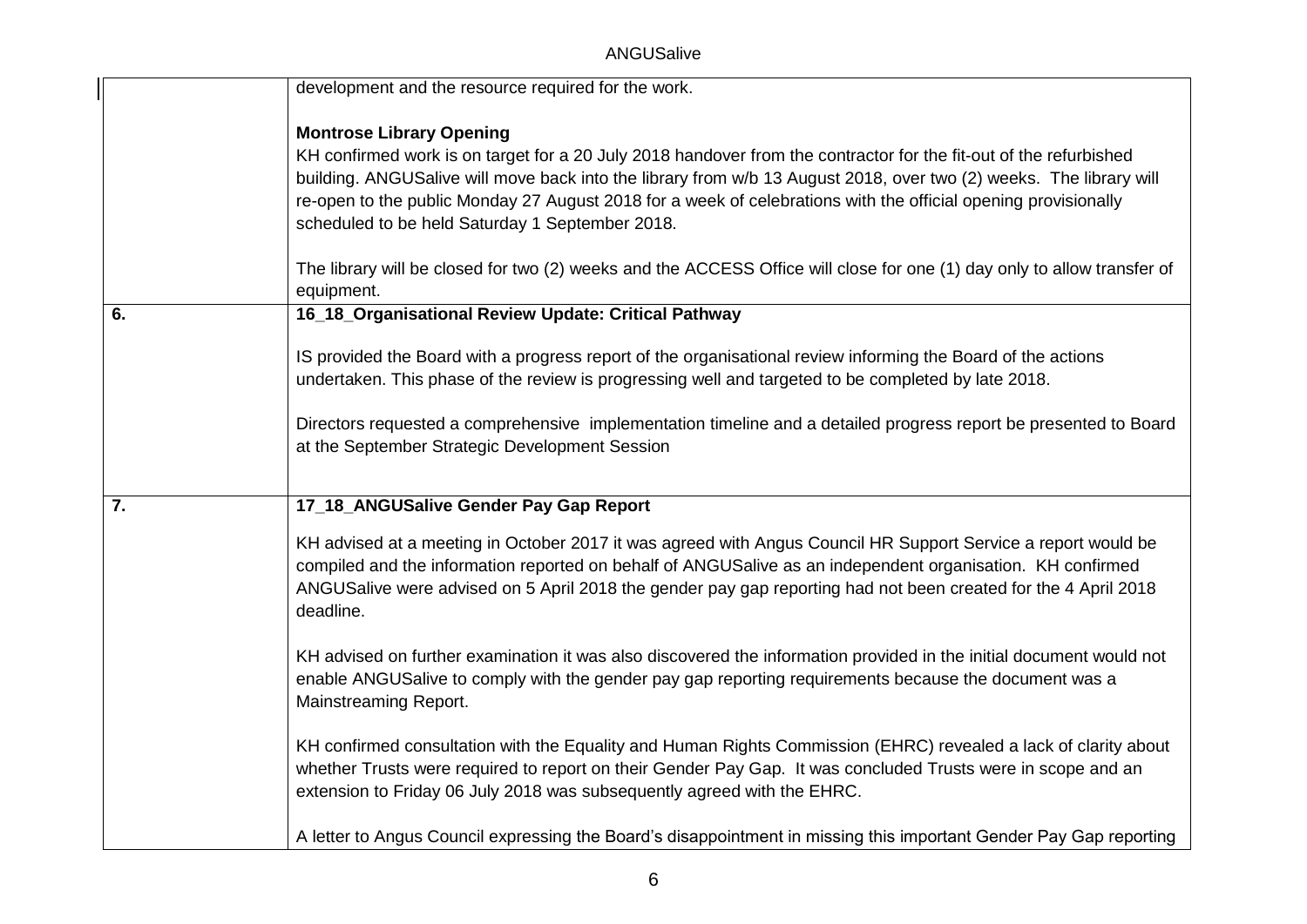|    | deadline is being drafted by the Chief Executive. In addition to highlighting issues with the quality of service the letter<br>will also include the requirement to examine the present SLA to ensure it is fit for purpose in the future.                                                                                                                               |
|----|--------------------------------------------------------------------------------------------------------------------------------------------------------------------------------------------------------------------------------------------------------------------------------------------------------------------------------------------------------------------------|
|    | The Board noted the gender pay gap information for ANGUSalive as outlined in Appendix 1 and approved the gender<br>pay gap data submission to the UK Government gender pay gap reporting website and the publication of the Gender<br>Pay Gap Report on the ANGUSalive website.                                                                                          |
|    | The Board further approved how equality and diversity will be managed in the future in the organisation.                                                                                                                                                                                                                                                                 |
| 8. | 18_18_ANGUSalive Risk Register                                                                                                                                                                                                                                                                                                                                           |
|    | IS advised at the meeting on 23 February 2018 the Board had approved the management team to update the risk<br>register onto a new template and develop a revised process for managing risk. IS confirmed the risk register process<br>has evolved after adopting the process used by Angus Council at point of transfer, which was not working for the<br>organisation. |
|    | IS highlighted the new process has been created with guidance from the ANGUSalive board and highlighted that SR<br>had been very helpful in providing a template and process from her organisation.                                                                                                                                                                      |
|    | The Board noted the content of the report and approved the new risk management process and new format for the<br>reporting of risk.                                                                                                                                                                                                                                      |
| 9. | 19_18_ANGUSalive Probationary Period                                                                                                                                                                                                                                                                                                                                     |
|    | IS advised ANGUSalive is committed to supporting all new employees as they are inducted into the organisation and<br>confirmed the ANGUSalive Probationary Policy and related documents will establish guidance that will ensure a<br>consistent approach to recruitment across the organisation.                                                                        |
|    | IS highlighted the ANGUSalive Probationary Policy has been created in conjunction with support from Angus Council<br>HR team and meets all aspects of employment law.                                                                                                                                                                                                    |
|    | IS advised the recommendation is to introduce the policy on conclusion of the organisational review.                                                                                                                                                                                                                                                                     |
|    | The Board noted the content of the report and requested further work was done with regards to senior management<br>positions to extend probationary period to at least 6 months. IS to liaise with HR and payroll on processes.                                                                                                                                          |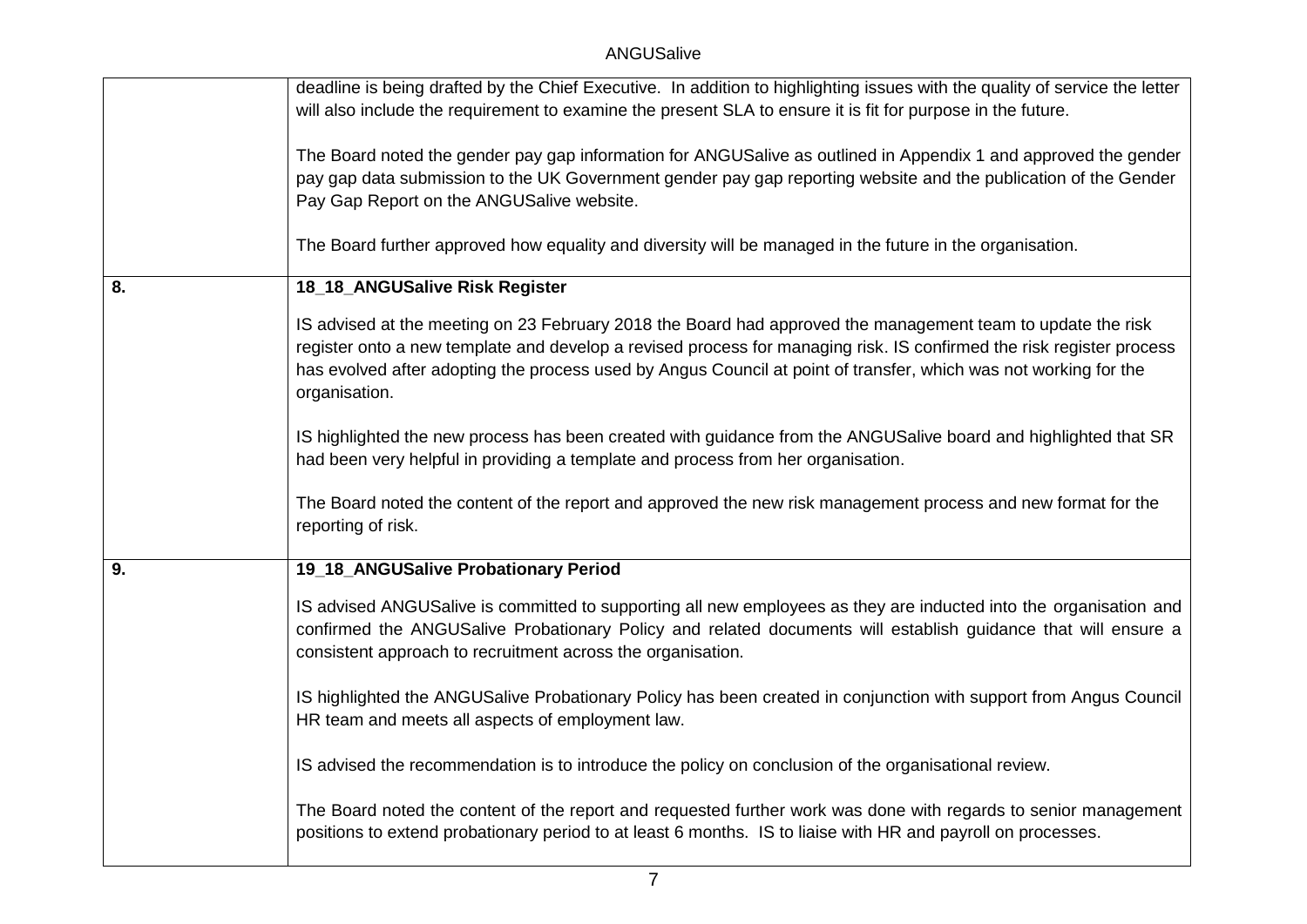ANGUSalive

| 10. | 20_18_ANGUSalive Compliments and Complaints                                                                                                                                                                                                                                                                                                                                                                                                                                                                                                                                                                                                                   |
|-----|---------------------------------------------------------------------------------------------------------------------------------------------------------------------------------------------------------------------------------------------------------------------------------------------------------------------------------------------------------------------------------------------------------------------------------------------------------------------------------------------------------------------------------------------------------------------------------------------------------------------------------------------------------------|
|     | The Board considered the performance information in relation to customer compliments and complaints contained<br>within this report.                                                                                                                                                                                                                                                                                                                                                                                                                                                                                                                          |
|     | The Board approved the senior management team to investigate the introduction of appropriate customer service<br>excellence accreditation schemes and that subsequent reports will be submitted on an annual basis covering<br>customer satisfaction trends.                                                                                                                                                                                                                                                                                                                                                                                                  |
| 11. | 21_18_Finance Report                                                                                                                                                                                                                                                                                                                                                                                                                                                                                                                                                                                                                                          |
|     | KL confirmed ANGUSalive have submitted the final quarterly VAT return for 2017/18 to HMRC, for the quarter ending<br>31 March 2018. During the year, the partial exemption position is assessed individually for each quarter. KL<br>highlighted that part of the quarter 4 VAT return process also involved assessing the partial exemption position for<br>the financial year and adjusting the recovery level to reflect what the overall position for the year should be. It was<br>highlighted during this process that an over-recovery of £1,654.84 during 2017/18. This was duly paid to HMRC on<br>10 May 2018 along with the quarter 4 VAT payment. |
|     | KL highlighted there is no update of outstanding debtors from the 31 March 2018 position reported to the previous<br>Board meeting. To ensure reports of outstanding debtors are available for future board meetings, discussions<br>regarding information requirements are on-going in respect of the new Legend system.                                                                                                                                                                                                                                                                                                                                     |
|     | The Board noted net income of £598,000 is currently projected for the year which is a significant decrease of<br>some from the projected outturn reported at April's Board meeting and is due in the main to the processing the<br>£400,000 contribution to R&R funds approved at the board meeting on Friday 27 April 2018.                                                                                                                                                                                                                                                                                                                                  |
|     | The Board noted the 2015/16 and 2016/17 draft ANGUSalive accounts were reviewed by the external auditors for<br>reasonableness ahead of inclusion in Angus Council's Group accounts. KL highlighted due to the timing of the<br>appointment of the new external auditors it is not expected to be possible to include the accounts for the 2017/18<br>draft statements. The Board are assured these will have been prepared exactly in line with the approach of the<br>previous two years and attracted no significant comment from the auditors at those times.                                                                                             |
|     | KL to share Annual Accounts on conclusion of meeting.                                                                                                                                                                                                                                                                                                                                                                                                                                                                                                                                                                                                         |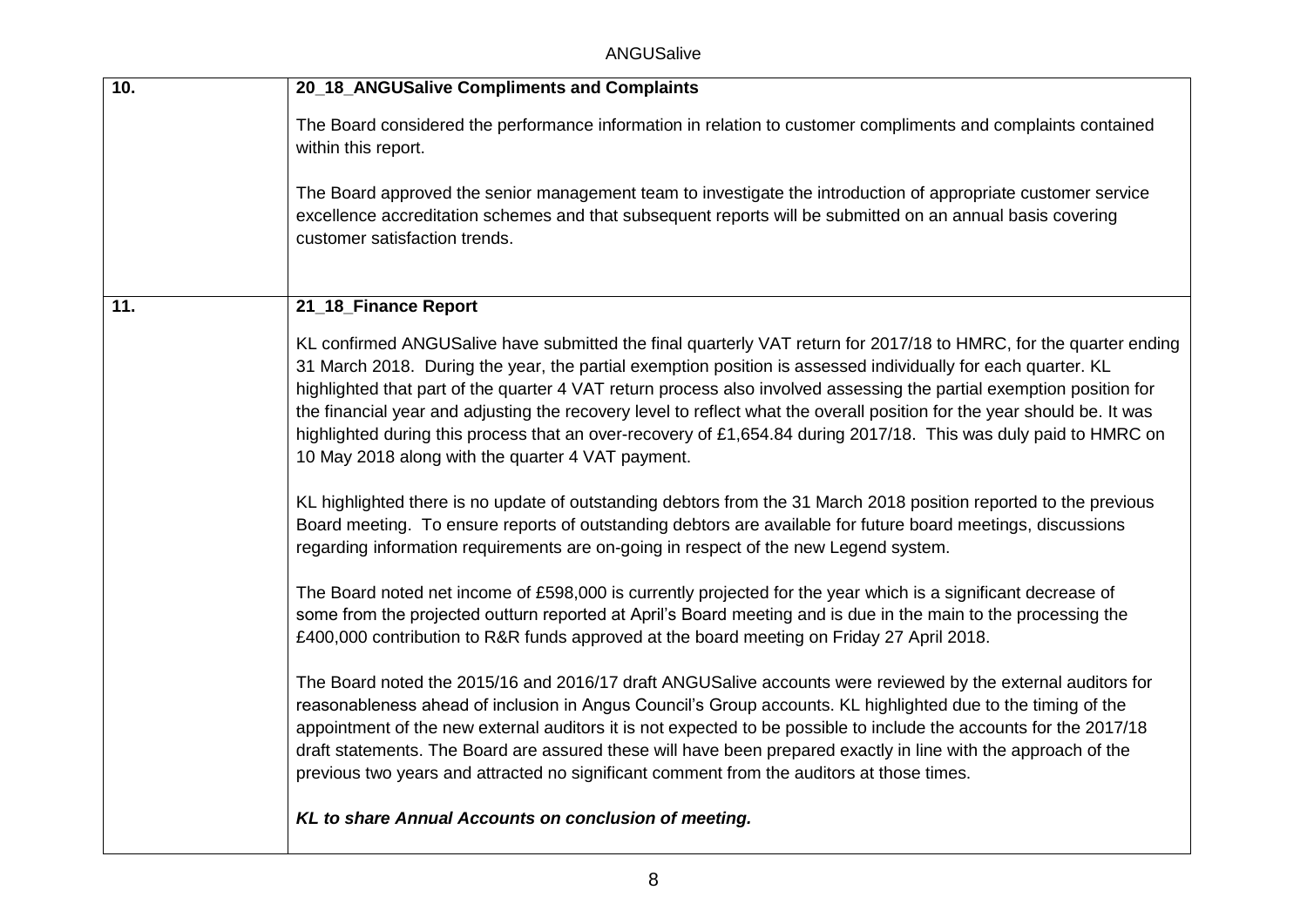|     | KL confirmed an audit planning meeting was held with the new external auditors on Thursday 28 June 2018 and<br>provided a verbal update in respect of how the audit of the accounts are expected to progress.                                                                                                                                                                                                  |
|-----|----------------------------------------------------------------------------------------------------------------------------------------------------------------------------------------------------------------------------------------------------------------------------------------------------------------------------------------------------------------------------------------------------------------|
|     | KL confirmed work is now on-going to put in place the full detail of the above budgets in order to inform the first<br>2018/19 monitoring position which it is intended will be presented to the Finance and Audit Sub-Committee on 31<br>August 2018.                                                                                                                                                         |
| 12. | <b>Information Report</b>                                                                                                                                                                                                                                                                                                                                                                                      |
|     | The Board noted the content of the Information report.                                                                                                                                                                                                                                                                                                                                                         |
|     | WD highlighted issues with only 2 Board members in attendance at the Finance and Audit Sub Committee Meeting.                                                                                                                                                                                                                                                                                                  |
| 13. | Any other competent business                                                                                                                                                                                                                                                                                                                                                                                   |
|     | BD requested meeting are held at HO. KH highlighted the importance of Board visibility. The Board agreed<br>$\bullet$<br>to look at the schedule and venues at the September Board Development Session.                                                                                                                                                                                                        |
|     | KM requested an update on Sport and Physical Activity Framework for Angus. KH confirmed a number of<br>sessions had been held however due to illness there had been slippage in the development of the<br>Framework. Angus Council lead this project. CK confirmed Angus Council were arranging a meeting with<br>Sport Scotland to progress. A progress report will be tabled at the September Board meeting. |
|     | IS provided a high level overview on the Legend booking system. ANGUSalive staff are working to progress<br>$\bullet$<br>the online booking platform.                                                                                                                                                                                                                                                          |
|     | CK provided high level overview on progress of the Membership review to date and further actions that are<br>$\bullet$<br>required to be undertaken. CK confirmed a full recommendation will be tabled at the August Finance & Audit<br>Sub Committee for consideration.                                                                                                                                       |
|     | LD advised Trading Subsidiary Meetings are required to be held prior to full Board Meeting. LH to schedule<br>$\bullet$<br>for 2018.                                                                                                                                                                                                                                                                           |
|     | A report will be tabled at the September Board Development session outlining the Role of the Company<br>Secretary. LD will also complete Director Training at this session.                                                                                                                                                                                                                                    |
|     | IS highlighted a date for the diary for the pantomime is Saturday 8 December – Aladdin is the name of the<br>production this year.                                                                                                                                                                                                                                                                             |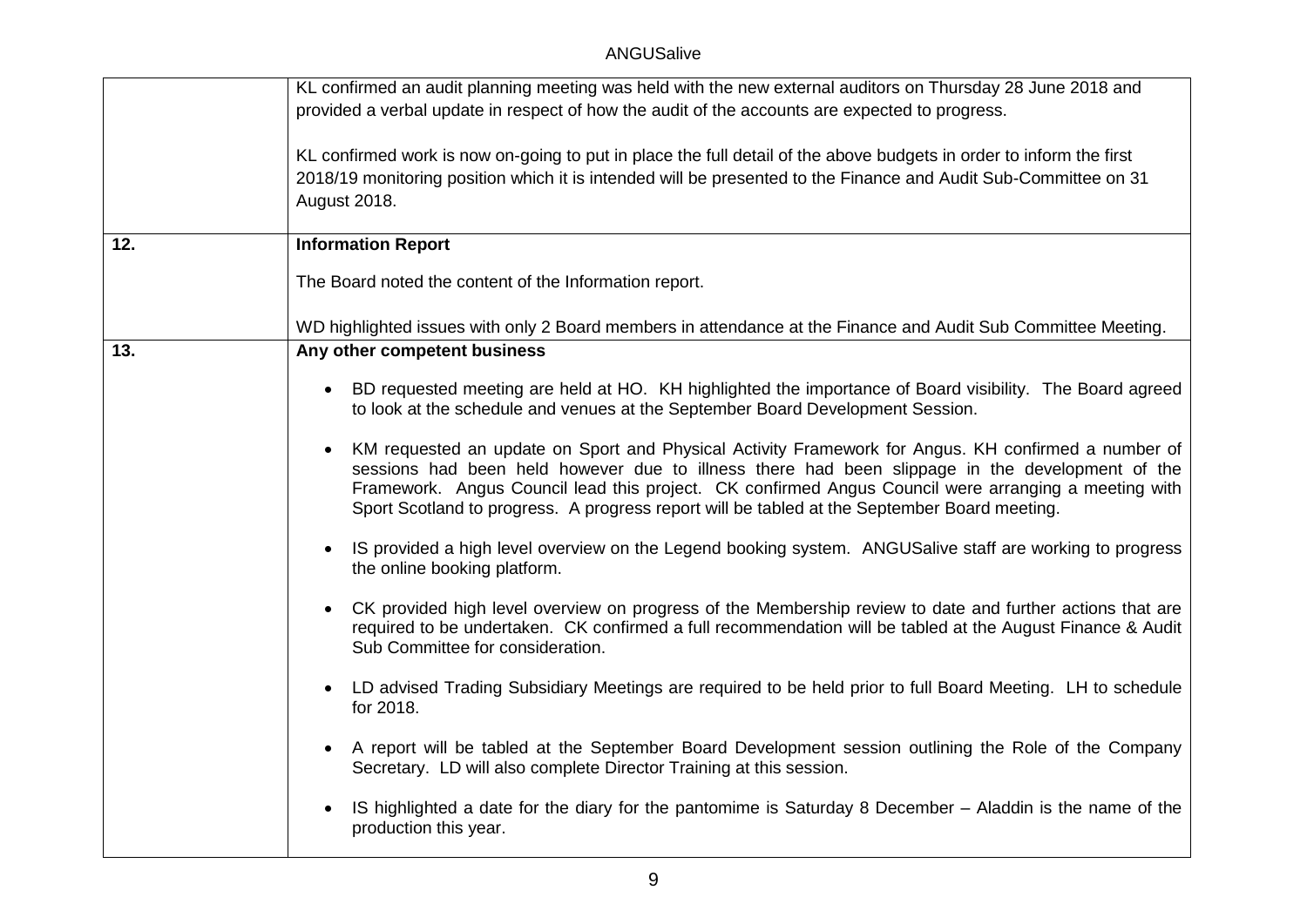ANGUSalive

|     | KH requested Declarations of Interest are overdue and are required to be submitted immediately.<br>$\bullet$                                                                                                                                                                                                                                                                                                                                              |
|-----|-----------------------------------------------------------------------------------------------------------------------------------------------------------------------------------------------------------------------------------------------------------------------------------------------------------------------------------------------------------------------------------------------------------------------------------------------------------|
|     | FD confirmed new mobile library vehicles have been ordered for the mobile library community hub project,<br>funded primarily by Angus Council and Angus LEADER programme. Delivery is expected March 2019 and<br>April/.May 2019.                                                                                                                                                                                                                         |
|     | <b>Egyptian statue at Montrose Museum</b><br>FD highlighted Montrose Museum was visited by colleagues from the National Museums of Scotland as part<br>of the planning for the placement of a Touring Exhibition by the NMS in the museum in 2019. They examined<br>items from our own collections, as it is intended that the displays will be given added value through the<br>incorporation of some Ancient Egyptian objects from our own collections. |
|     | In examining it was discovered one item in particular was of much greater value than previously thought a<br>small limestone statue from the time of Cleopatra of a musician or priestess that has been in the collections<br>since the 1830s.                                                                                                                                                                                                            |
|     | ANGUSalive were advised by the experts from Edinburgh that this statue has such a fascinating history that if<br>it were in the NMS collections it would -be a star object but it would also have pride of place in the NMS's<br>Egyptian displays.                                                                                                                                                                                                       |
|     | KL provided an overview on the Angus Council Finance Restructure.                                                                                                                                                                                                                                                                                                                                                                                         |
|     | Implementation 1 September 2018.<br>$\bullet$                                                                                                                                                                                                                                                                                                                                                                                                             |
|     | <b>Corporate Support Team</b><br>$\bullet$                                                                                                                                                                                                                                                                                                                                                                                                                |
|     | <b>Service Support Team</b><br>$\bullet$                                                                                                                                                                                                                                                                                                                                                                                                                  |
|     | A Team Leader will manage services to ANGUSalive                                                                                                                                                                                                                                                                                                                                                                                                          |
|     | 2 Accountants                                                                                                                                                                                                                                                                                                                                                                                                                                             |
|     | <b>3 Accountant technicians</b>                                                                                                                                                                                                                                                                                                                                                                                                                           |
|     | <b>Clerical Support</b>                                                                                                                                                                                                                                                                                                                                                                                                                                   |
|     | KH to present the ANGUSalive Annual Report at the next Angus Council Scrutiny and Audit committee.                                                                                                                                                                                                                                                                                                                                                        |
| 14. | <b>Date of Next Meeting</b>                                                                                                                                                                                                                                                                                                                                                                                                                               |
|     | Friday 7 September 2018                                                                                                                                                                                                                                                                                                                                                                                                                                   |